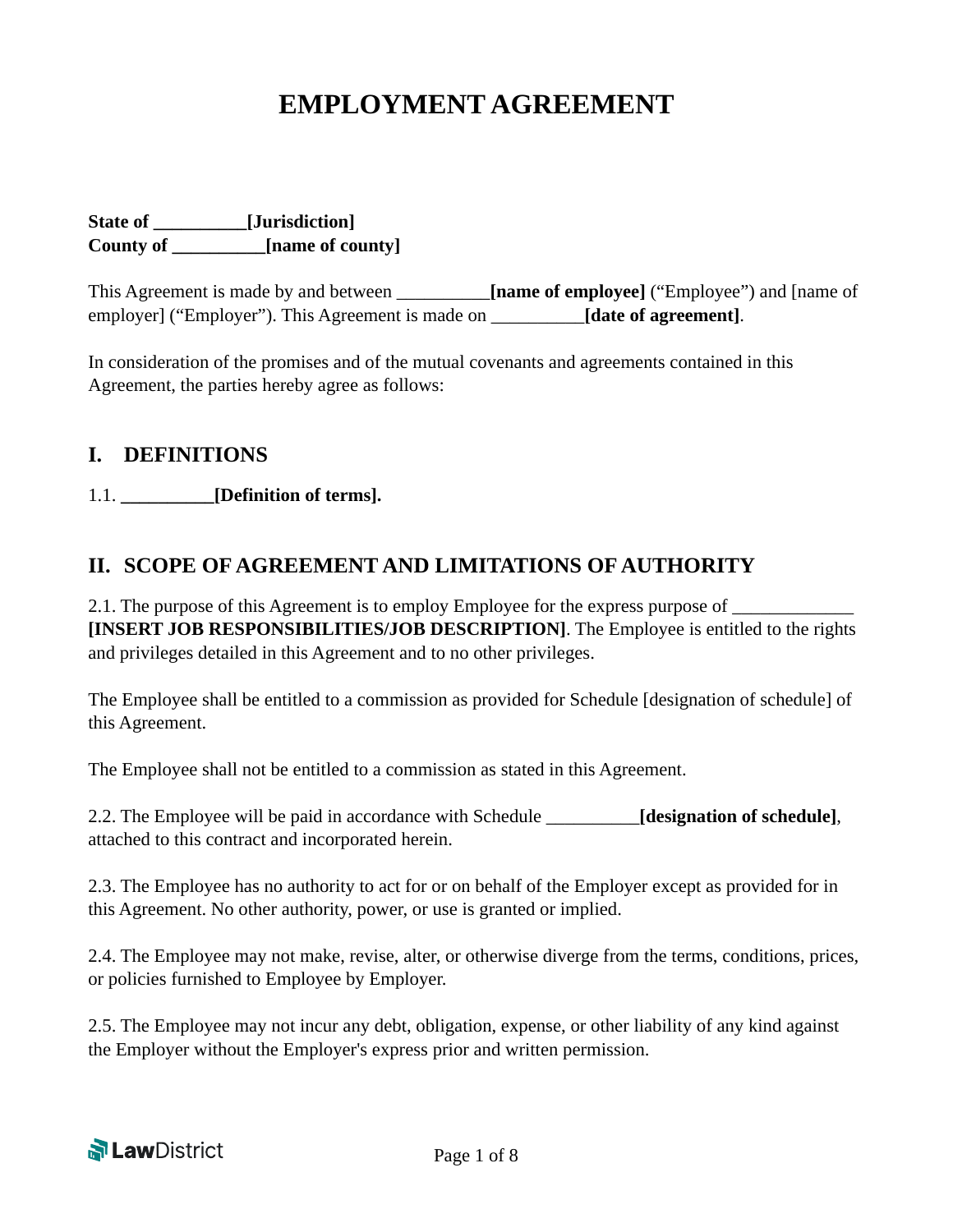2.6. The Employee may not receive any money owed to the Employer for any sales or other consideration without the express written permission of the Employer.

### **III. DUTIES OF THE EMPLOYEE AND TERM OF THE AGREEMENT**

3.1. The term of the Agreement shall be for **\_\_\_\_\_\_\_\_\_\_[number of months/years]** from the date the Agreement is signed by all of the parties unless terminated sooner by the parties as provided below. 3.2. If, after the term of the Agreement has expired, the parties do not end the employee-employer relationship, the Agreement shall be renewed and shall continue in effect until one of the parties notifies the other in writing of its termination. The termination letter must give 30 days' written notice to the other party.

3.3. Termination may be by agreement, on 30 days' written notice pursuant to Provision 3.2 above, or on the breach of this Agreement by the Employee. The breach of this Agreement includes but is not limited to, a violation of the Employer's rules or policies, a breach of the non-competition agreement contained in this Agreement, the making of misrepresentation or false statements by the Employee, nonperformance of the Employee's duties, death of the Employee, or the occurrence of a conflict of interest between the Employee and the Employer.

(a) A decision by the Employer to terminate this Agreement shall be without prejudice to any other remedy to which the Employer may be entitled either at law or in equity or under this Agreement.

(b) The Employer may also have the right to declare this Agreement void and terminate the employment contract in the event that the Employer files a petition in bankruptcy court or is adjudicated bankrupt, has a receiver appointed of its assets, or makes a general assignment of its assets for the benefit of its creditors.

(c) If the Employer discontinues the business operation in which the Employee is employed, the Employer may terminate the Employee's employment on **[number of weeks]** weeks' prior notice, and in such event, the Employer will have no further obligations or liabilities under this Agreement and the Employee will be released from the restrictions contained in Section V.

3.4. If the Employee becomes permanently disabled because of sickness, physical or mental disability, or for any other reason so that it reasonably appears that the Employee will be unable to perform the Employee's duties under this Agreement, the Employer shall have the option to terminate this Agreement immediately by giving written notice of the termination to the Employee. The termination shall be without prejudice to any other right or remedy to which the Employer may be entitled either in law or in equity or under this Agreement.

3.5. Effect of Termination on Compensation.

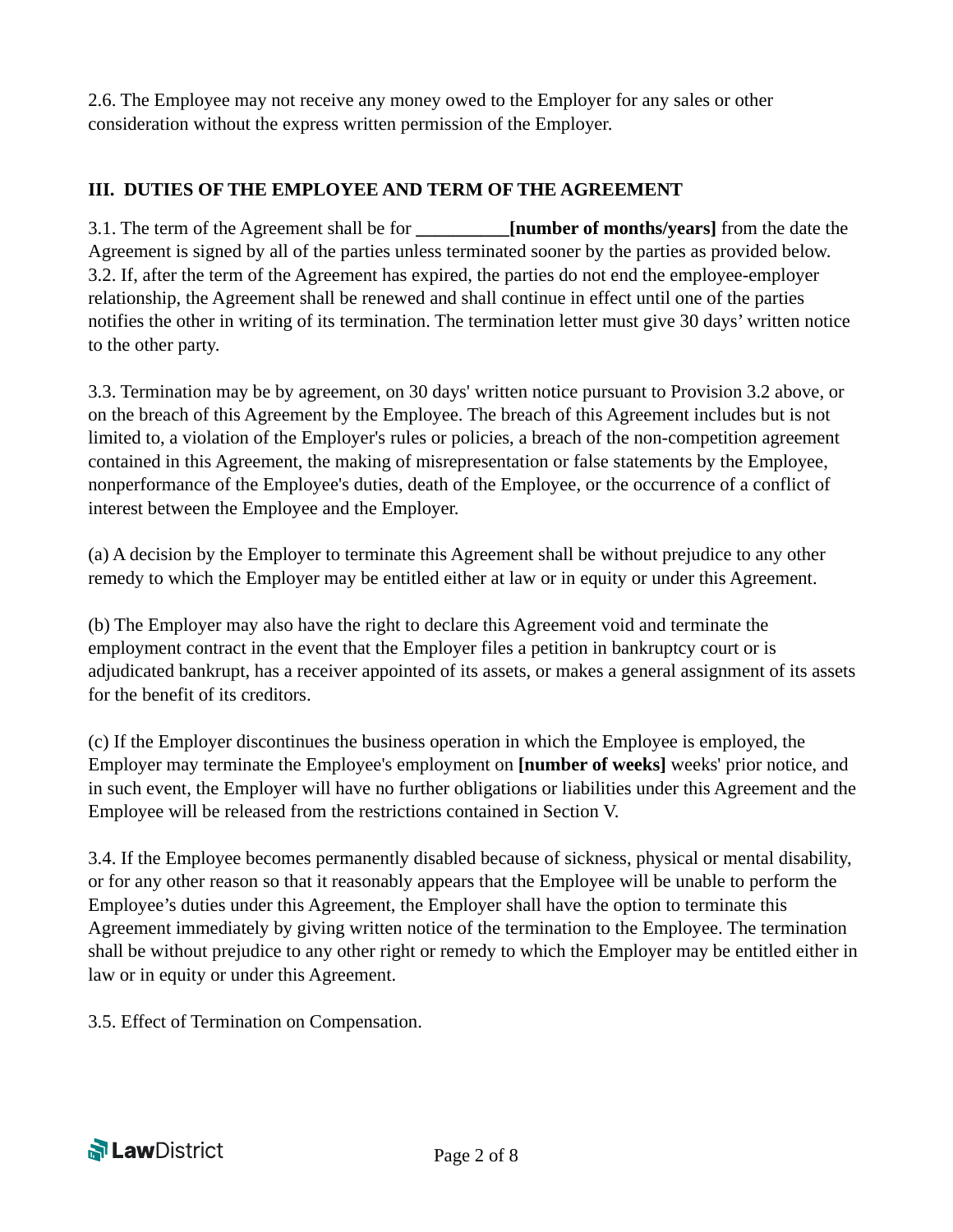In the event of termination of this Agreement prior to the completion of the term of employment specified above, the Employee shall be entitled to the compensation earned prior to the date of termination as provided for in Schedule \_\_\_\_\_\_\_\_\_\_**[designation of schedule]**.

3.6. In the event of termination of this Agreement prior to the completion of the specified term, the Employee shall automatically and completely forever forfeit any rights the Employee may have in any bonus, incentive plan, or Employer benefit or pension plan, if any, established by the Employer.

### 3.7. Damages for Breach of Contract.

In the event of a breach of this Agreement by the Employee, the Employer may recover from the Employee any and all damages that the Employer may sustain as a result of the breach of this Agreement. This includes the Employer's legal fees.

3.8. Payment of Monies Due to a Deceased Employee.

If the Employee dies prior to the expiration of the term of the Agreement, any monies that may be due to the Employee under this Agreement shall be paid to the Employee's executors, administrators, heirs, personal representatives, successors or assigns.

3.9. The Employee represents and warrants to the Employer that the Employee is not under any impediment, restraint, or disability that would prohibit, hinder, or impair the Employee's working ability or relationship with the Employer. The Employee further represents that the Employee is under no prior restrictive trade covenant agreement or other legal restraint that would cause a breach of this agreement if the Employee becomes an employee of the Employer. Further, the Employee represents that the Employer will not violate any prior employment contract or restrictive trade agreement by hiring the Employee.

### 3.10. Duties.

The Employer hereby hires the employee to \_\_\_\_\_\_\_\_\_\_**[Description of duties]**. The Employee agrees to provide prompt, courteous, efficient, and professional efforts to promote the work assigned by the Employer and covered by this Agreement.

3.11. The Employee at all times during the performance of this Agreement shall strictly adhere to and obey all the rules and regulations now in effect or subsequently promulgated by the Employer.

3.12. (a) The employment of the Employee shall continue only so long as services rendered by the Employee are satisfactory to the Employer, regardless of any other provision contained in this Agreement. The Employer shall be the sole judge as to whether the services of the Employee are satisfactory.

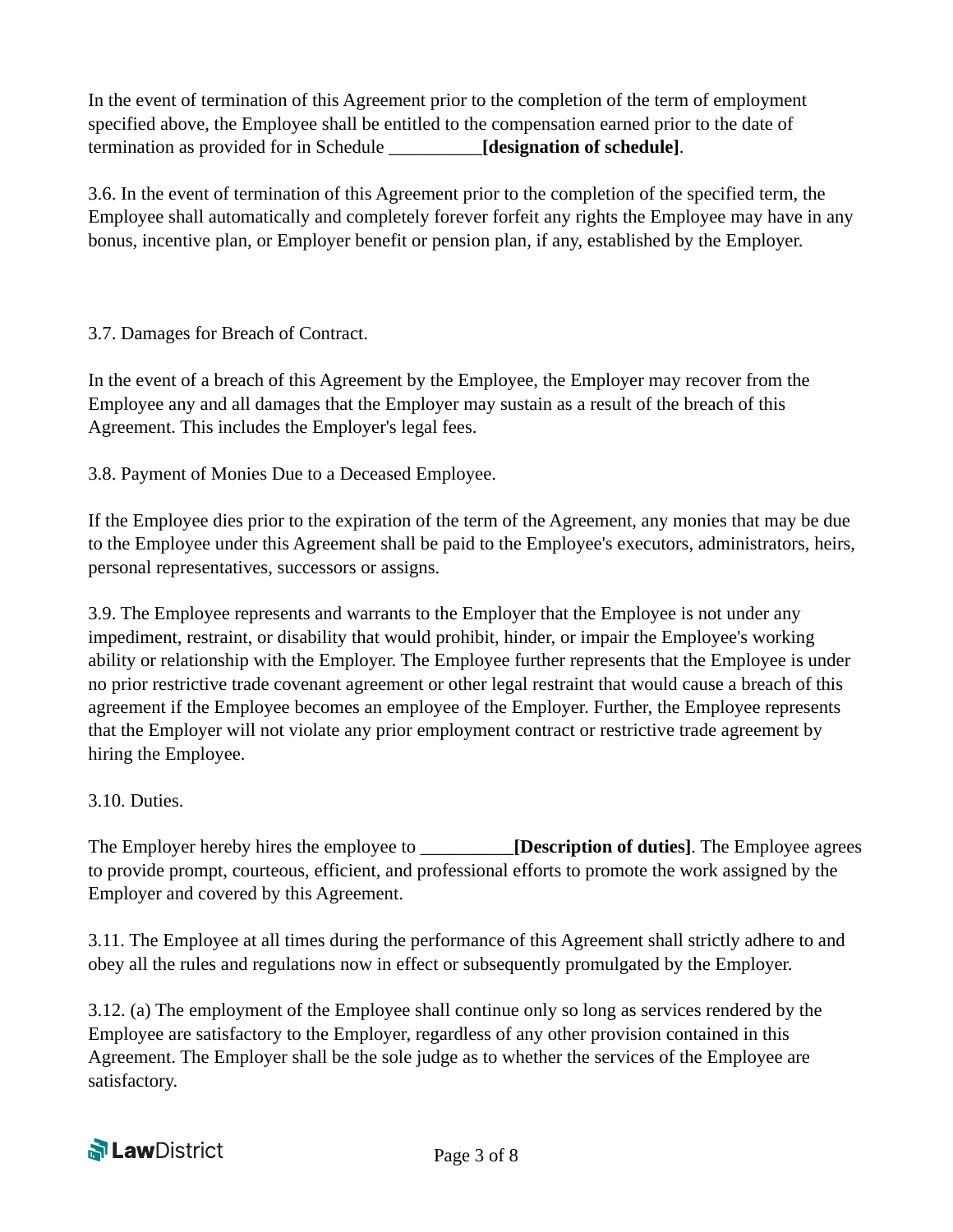(b) The Employer may discharge the Employee at any time for fraudulent, disloyal, or dishonest acts, incompetence, insubordination, gross negligence or gross misconduct, chronic and continued alcohol or drug abuse, any violation of any express direction or any reasonable rule, regulation policy or procedure established by the Employer from time-to-time regarding the conduct of its business, a conviction of or plea of no contest to any felony or any misdemeanor involving fraud, embezzlement, or any violation by the Employee of the terms and conditions of this Agreement. In any such event, the Employer will have no further obligations or liabilities under this Agreement after the date of such discharge.

3.13. In addition to the foregoing, the Employee shall perform such other work as may be assigned, subject to the instruction, direction, and control of the Employer, provided only that any such additional duties shall be covered by the compensation schedule reflected in this Agreement.

3.14. The Employer shall have the right at any time during this Agreement to assign the Employee, in the discretion of the Employer, to perform duties different in any manner whatsoever from the duties originally assigned and specified above.

3.15. The Employee shall devote the Employee's entire time, ability, and attention to the business of the Employer during the term of this contract. The Employee shall not directly or indirectly render any services to any business or to any other person or organization, or be involved in any business or commercial or professional venture of any nature, whether for compensation or otherwise, without the prior written consent of the Employer.

### **IV. COMPENSATION**

4.1. In consideration of the Employee's efforts, the Employer agrees to pay to the Employee: \_\_\_\_\_\_\_\_\_\_**[Terms of compensation]**.

4.2. The Employer agrees to pay the Employee on the following schedule: \_\_\_\_\_\_\_\_\_\_**[Designation of schedule]**.

4.3. The Employer shall deduct from the Employee's compensation all applicable local, state, federal, or foreign taxes, including income tax, withholding tax, social security tax, and pension contributions, if any.

4.4. Throughout the term of this Agreement and as long as they are kept in force by the Employer, the Employee will be entitled to participate in and receive the benefits of any profit sharing or retirement plans and any health, life, accident, or disability insurance plans or programs made available to other similarly situated employees of the Employer.

4.5. The Employee will be entitled to **Inumber of days** days' paid vacation during each year of the term of this Agreement.

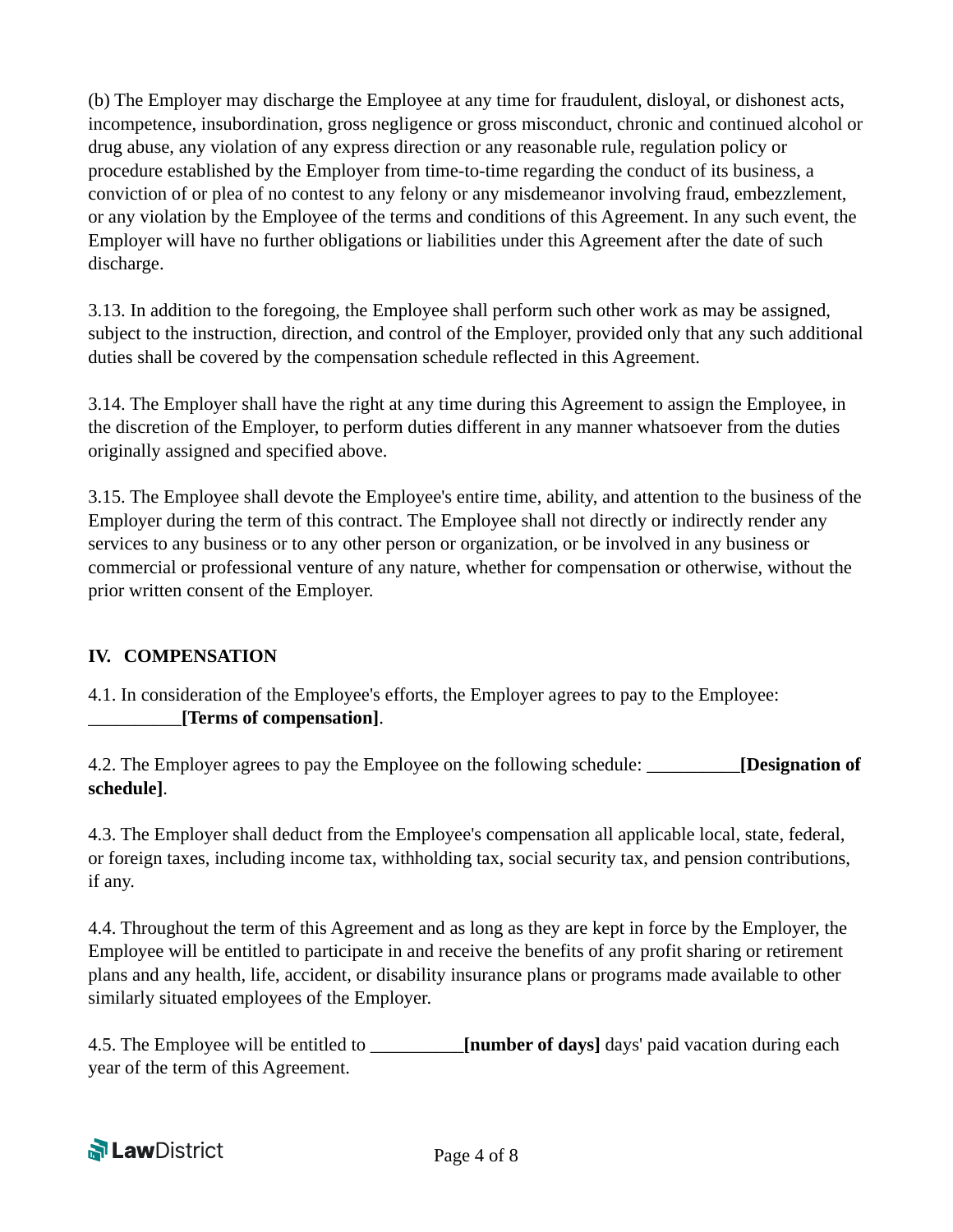4.6. The Employer will reimburse the Employee for all reasonable expenses incurred by the Employee in connection with the performance of the Employee's duties under this Agreement upon receipt of receipts therefore and in accordance with the Employer's regular reimbursement procedures and practices in effect from time-to-time.

# **V. CONFIDENTIALITY AND NONSOLICITATION**

5.1. The Employee expressly agrees that the Employee will not use for the Employee's own benefit or disclose to any person any information, including confidential information, of the Employer, obtained or learned while acting as an employee for the Employer, without the prior written consent of Employer.

5.2. The parties hereby agree and acknowledge that the Employer has spent considerable sums of money and time in developing good customer contact and rapport and that the client list or customer list developed by the Employer is worth a considerable amount of money and therefore is a benefit which the Employer seeks to protect. Such protection is hereby agreed upon and acknowledged by both parties as being reasonable consideration for establishing this restrictive covenant.

5.3. The parties hereby agree that it may be difficult or impracticable to calculate or ascertain actually or definitely the damages that the Employer may suffer if a breach of this provision is caused by the Employee. Accordingly, the parties agree to the sum of \$\_\_\_\_\_\_\_\_\_\_**[dollar amount of liquidated damages**] as liquidated damages for a breach of this provision, together with reasonable attorney's fees required to enforce this Agreement. The Employer may also resort, without prejudice to this liquidated damages provision, to any other appropriate legal remedy, by injunction or otherwise. If any of the foregoing restrictions in this provision are held to be invalid, they shall be deemed to be severable and shall not defeat the remaining provisions in this Agreement.

5.4. Property Rights of the Employer.

The Employee recognizes that the business interests of the Employer require a confidential relationship between the Employer and its employees, and the fullest protection and confidential treatment of its trade secrets, customer list, know-how, products, and other business knowledge developed, conceived, and learned by the Employee during the course of employment. Accordingly, the Employee agrees that, during the term of employment with the Employer, the Employee will keep secret and confidential all such information, trade secrets, products, know-how, and customer lists and will not use the same to aid the Employee or others, either directly or indirectly. The Employee further agrees that, on termination of this Agreement, the Employee will surrender to the Employer all papers, formulas, information documents, writings, and other properties in the Employee's possession relating to the Employer's business, including both originals and any copies of such material. The Employee also agrees that Employee will not withhold any such documentation from the Employer. All customer lists, all records of the accounts of customers, and other records and books relating in any manner whatsoever to the customers and prospective customers of Employer shall be the exclusive property of Employer. All such books, records, and catalogs shall be immediately returned by the Employee to the Employer upon

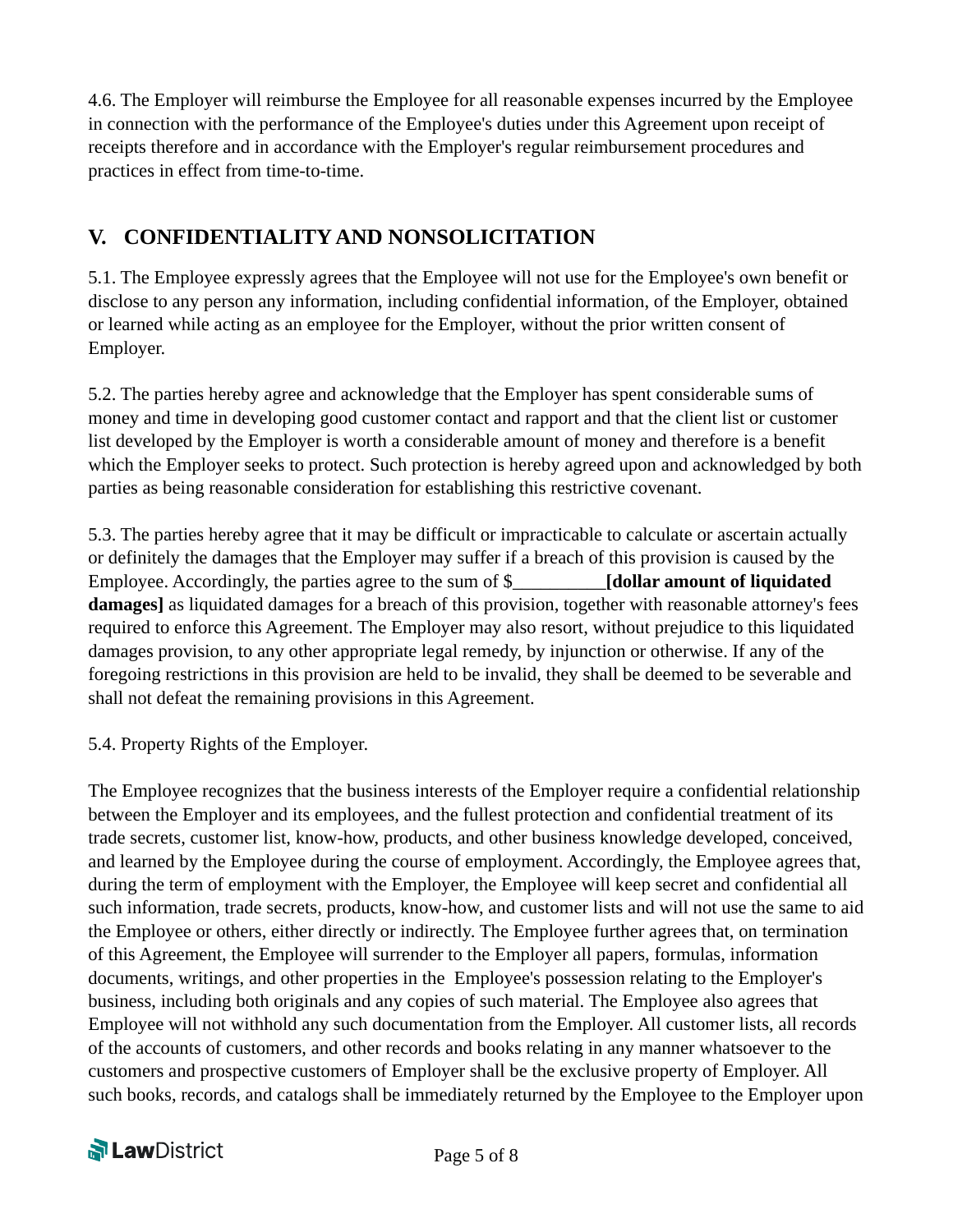the termination of this Agreement. The Employee shall also return to the Employer any and all identification cards, credit cards, business documents, or other documents, if any, to the Employer upon the termination of this Agreement.

5.5. The Employee acknowledges that the restrictions contained in the foregoing paragraphs, in view of the nature of the business in which the Employer is engaged, are reasonable and necessary in order to protect the legitimate interests of the Employer and that any violation of the restrictions would result in irreparable injuries to Employer, and the Employee, therefore, acknowledges that, in the event of a violation of any of these restrictions, the Employer will be entitled to obtain from any court of competent jurisdiction preliminary and permanent injunctive relief as well as damages and an equitable accounting of all earnings, profits and other benefits arising from such violation, which rights will be cumulative and in addition to any other rights or remedies to which the Employer may be entitled. If any period of time specified in the foregoing paragraphs should be adjudged unreasonable in any proceeding then the period of time will be reduced by such number of months so that the restriction may be enforced for such time as is adjudged to be reasonable.

5.6. Soliciting Customers After Termination of This Agreement.

The Employee shall not, for a period of one year immediately following the termination of this Agreement, regardless of the reasons or cause for the termination and regardless of the party causing the termination, either directly or indirectly:

(a) make known to any person, firm, or corporation the names and addresses of any of the customers of the Employer or any other information pertaining to them; or

(b) call on, solicit, or take away, or attempt to call on, solicit, or take away any of the customers of the Employer on whom the Employee called or with whom the Employee became acquainted during the term of the Agreement either for the Employee's benefit or for any other person or entity.

# **VI. GENERAL AND ADMINISTRATIVE PROVISIONS**

6.1. Parties Bound.

This Agreement shall be binding on and inure to the benefit of the parties and their respective heirs, executors, administrators, legal representatives, successors, and assigns.

6.2. Assignment.

The Employee shall have no right to transfer or assign the Employee's interest in this Agreement without the prior written consent of the Employer.

6.3. Corporate Authority.

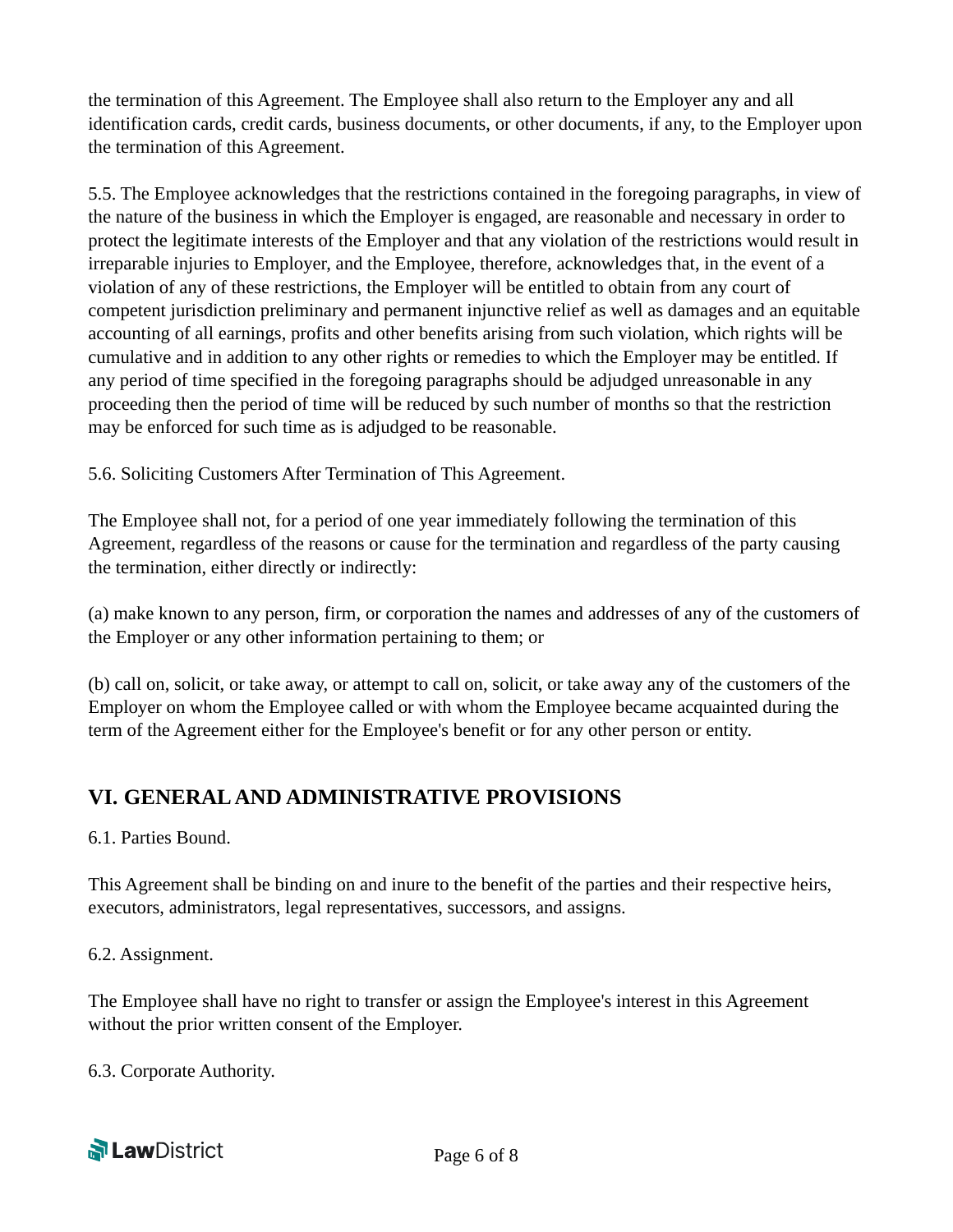If any party to this Agreement is a legal entity (partnership, corporation, and/or trust), that party represents to the other that this Agreement, the transaction contemplated in this Agreement, and its execution and delivery, have been duly authorized by all necessary partnership, corporate, or trust proceedings and actions, including without limitation action on the part of the directors, if the party is a corporation. Certified copies of the corporate or other resolutions authorizing this transaction shall be delivered at execution.

### 6.4. Time limits.

Time is of the essence in this Agreement, and all time limits shall be strictly construed and rigidly enforced.

### 6.5. No Waiver.

A failure or delay in the enforcement of the rights detailed in this Agreement by the Employer shall not constitute a waiver of those rights or be considered a basis for estoppel. The Employer may exercise its rights under this Agreement despite any delay or failure to enforce those rights.

### 6.6. Dispute or Contest.

In the unlikely event that a dispute occurs or an action in law or equity arises out of the operation, construction, or interpretation of this Agreement, the Employee shall bear the expense of the attorney's fees and costs incurred by the Employer in the action.

### 6.7. Paragraph Headings.

The paragraph headings used in this Agreement are descriptive only and shall have no legal force or effect whatever.

### 6.8. Use of Pronouns.

The grammatical changes required to make the provisions of this Agreement applicable to corporations, partnerships, individuals, or groups of individuals, or to females as well as males shall in all instances be assumed as though in each case fully expressed.

6.9. \_\_\_\_\_\_\_\_\_\_**[STATE JURISDICTION]** Law. This Agreement shall be subject to and governed by the laws of the State of \_\_\_\_\_\_\_\_\_\_**[STATE JURISDICTION]**. Any and all obligations or payments are due and payable in \_\_\_\_\_\_\_\_\_\_**[name of city]**, \_\_\_\_\_\_\_\_\_\_**[name of county**], \_\_\_\_\_\_\_\_\_\_**[STATE JURISDICTION]**.

### 6.10. Severability.

If any provision of this agreement shall, for any reason, be held violative of any applicable law, and so much of the Agreement is held to be unenforceable, then the invalidity of such a specific provision of